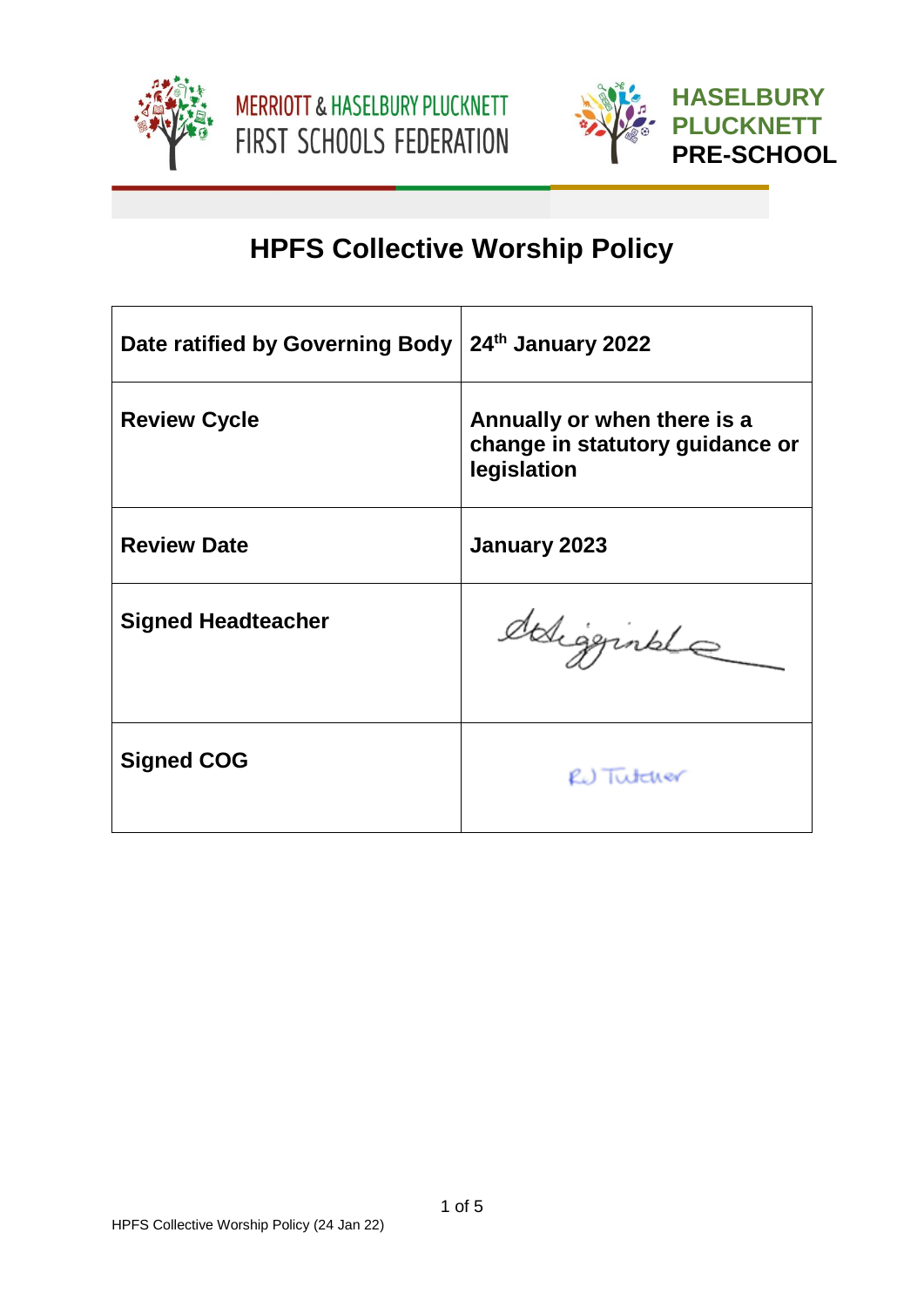



## *This policy should be taken as part of the overall strategy of the school and operated within the context of our vision, aims and values as a Church of England First School.*

**MERRIOTT & HASELBURY PLUCKNETT** 

**FIRST SCHOOLS FEDERATION** 

1. **Ethos Statement** Recognising the historic foundation, the school will preserve and develop the religious character of Haselbury Plucknett Church of England First School in accordance with the principles of the Church of England and in partnership with the Church at parish and diocese level. It encourages an understanding of the meaning and significance of faith, and promotes Christian values through the experience it offers to all of its pupils.

## 2. **Background**

- a. A daily act of Collective Worship is a legal requirement in all schools. This Collective Worship Policy has been formally adopted by the governing body, in consultation with the Headteacher and teaching staff and we have expressed our commitment through our school ethos.
- b. Our school is a Voluntary Controlled School with a religious character and collective worship is delivered in accordance with the Trust Deed relating to the school. The school believes that Collective Worship has an important place in the life of the school, in reflecting the ethos and Christian values of the school and in contributing to the pupil's spiritual and moral development.

#### 3. **Our Policy**

- a. This policy takes account of worship guidelines published by The Diocese of Bath and Wells.
- b. In line with The Section 23 Inspection Handbook Collective Worship at our school is 'broad and balanced in its use of mainly Christian material including, when appropriate, aspects of the Anglican tradition.' We make good use of the local church in addition to our school hall and classrooms for worship.
- c. The faith background of staff and children is respected at all times. DfE Circular 1/94\*, paragraph 32 states that an agreed syllabus 'must not be designed to convert pupils, or to urge a particular religion or religious belief on pupils.'

#### 4. **Aims and Objectives.** Collective worship will:

- a. Explore together Christian beliefs and values.
- b. Develop a sense of belonging and offer an experience of worship.
- c. Develop an awareness of spiritual, and moral values and capacity for enjoyment.
- d. Celebrate shared journey into and with God.
- e. Offer time for spiritual journey and an insight into spiritual aspects beyond the material.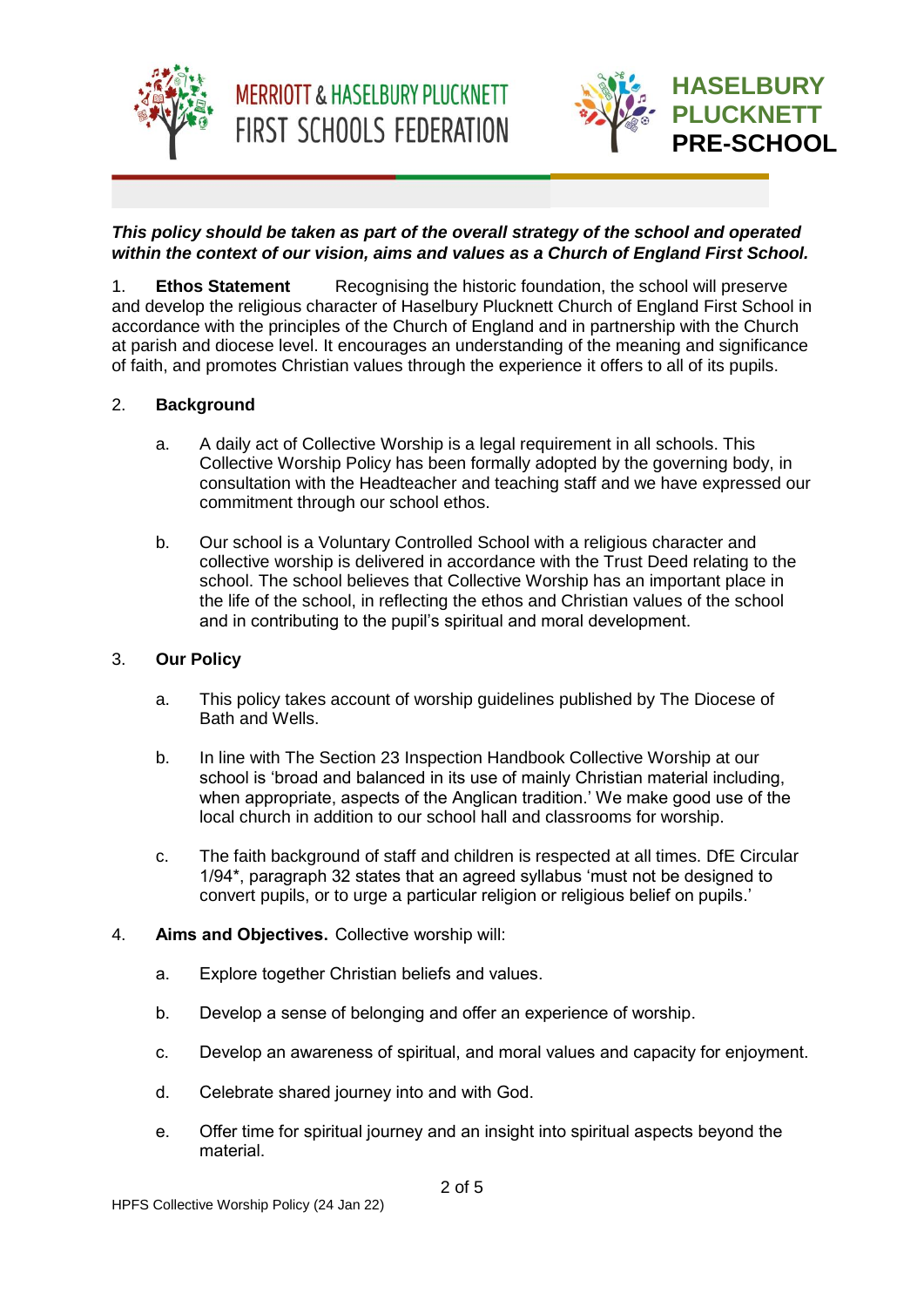



f. Support Spiritual, Moral, Social and Cultural development of individuals and PHSE teaching programmes.

## 5. **Responsibilities**.

- a. The governing body has overall responsibility of the Collective Worship Policy. Any issues arising from the schools SIAMS report (Statutory Inspection of Anglican and Methodist Schools), identified from parental questionnaires or through monitoring procedures from the subject leader are addressed through action points in the development plan or the subject leadership plan.
- b. Collective Worship is managed by the Headteacher, with support from the Vicar, the R.E. Subject Leader, the PSHE subject leader and the R.E. Link Governor, who will review the policy regularly and assess its implementation and effectiveness.

6. **Organisation**. We have adopted the Collective Worship plans developed by the Diocese of Leicester as recommended by the Diocese of Bath and Wells. Please see the link below for the termly plans. Every teacher and our local Vicar have copies. Individual staff members and the Vicar in consultation with the Headteacher are responsible for the day to day organising of collective worship which may include inviting visitors. The school liaises and seeks support from the diocesan education department. Equal opportunities, special needs issues and racial equality issues are acknowledged in our collective worship themes, PSHE, circle time and R.E. teaching. Collective Worship – [Leicester Diocesan Board of](https://www.leicesterdbe.org/collective-worship/)  [Education \(leicesterdbe.org\)](https://www.leicesterdbe.org/collective-worship/)

#### 7. **Delivery of Collective Worship**

- a. Collective worship takes place daily and is delivered by the Headteacher, teachers, children, the local church team as well as visiting speakers. The venues for worship include the hall space in the Pratten building, classrooms and St Michael's Church. Worship is usually organised for the whole-school but there are also class acts of worship. Each of these groupings lends itself to a different kind of worship where children may benefit from a richer, broader experience of collective worship. The school visits St Michael's Church in Haselbury at least termly for a worship or for a service to commemorate special events in the religious calendar (e.g. Harvest, Mothering Sunday, Easter). Acts of Collective Worship at the church will be open to the whole school community at the discretion of the Headteacher.
- b. Collective worship should not be confused with 'Assembly' when only information is given out, good work celebrated or behaviour is discussed. Collective Worship is organised by the Collective worship co-ordinator / Headteacher. He liaises with staff, clergy and other visitors.
- c. Our planning ensures that different Christian concepts are delivered weekly. Evaluations are completed by professionals and in consultation with children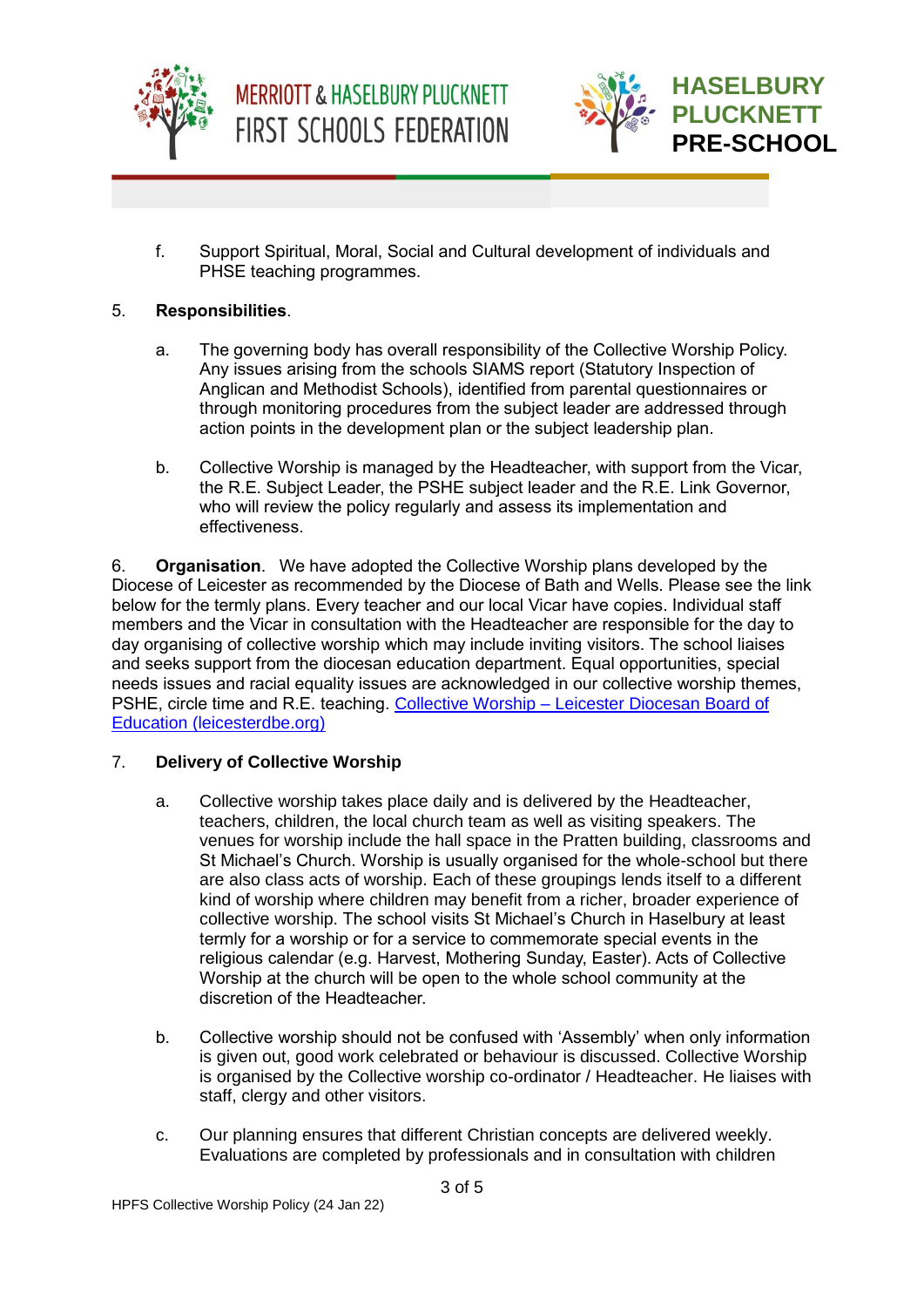



through pupil forum and school council. Collective Worship is also discussed at relevant INSETS and staff meetings. Foundation Governors will be involved in collective worship and will monitor Collective worship periodically and liaise with the subject co-ordinator.

- d. The Section 23 Inspection Handbook requires Collective Worship to be 'broad and balanced in its use of mainly Christian material, including, when appropriate, aspects of the Anglican tradition'.
- e. We support this approach by:
	- i) Using the Bible as a source book for inspiration and learning.
	- ii) Reflecting upon Christian symbols and their use in worship (for example, bread, wine, chalice, cross and crucifix are symbols which lead to an understanding of the meaning of, Jesus' death and resurrection).
	- iii) Observing the cycle of the Church's year: Advent, Christmas, Lent, Easter, Pentecost, and Saints' Days.
	- iv) Saying and learning prayers from a wide range of sources including traditional prayers such as the Lord's Prayer, as well as more contemporary prayers and prayers written by the children.
	- v) Singing hymns ranging from modern to traditional.
	- vi) Participating in aspects of the set order of Anglican worship by, for instance:
		- 1) using prayers from Common Worship, including the Grace.<br>2) using sentences and responses from Anglican worship e.g.
		- using sentences and responses from Anglican worship e.g. The Lord is Here / His Spirit is with us; Peace be with you / and also with you; Go in peace to love and serve the Lord / In the name of Christ, Amen.
		- 3) linking the experiences of pupils at school to those they may experience at their local church and vice versa.
		- 4) Providing opportunities to discover the value of reflection and silence with the context of Christian worship.
	- vii) Encouraging and nurturing links between the school and the local clergy and other members of the parish.
- f. Collective Worship offers an experience of Christian Worship and introduces pupils to the Anglican heritage in a way which is inclusive not exclusive.
- g. Opportunities for reflection and prayer are offered in ways which enable children either to join in or remain alongside the worship without feeling left out.

#### 8. **Role of the Collective Worship Co-Ordinator**

a. The co-ordinator has the responsibility to keep up to date with subject development and share expertise with colleagues.